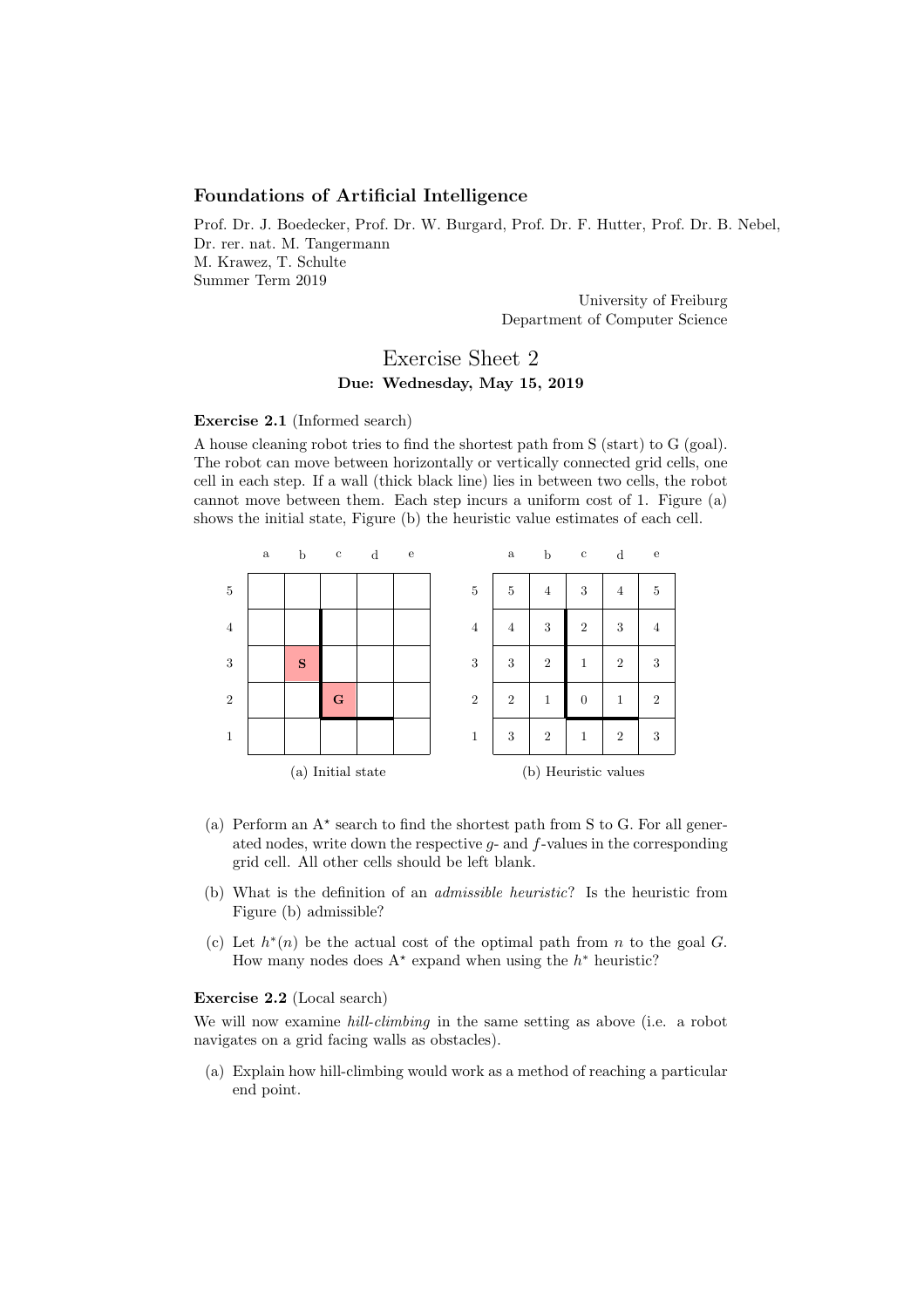- (b) Show how a combination of walls that form a non-convex obstacle can result in a local maximum for the hill-climber. Use an example.
- (c) Is it possible for it to get stuck with convex obstacles?
- (d) Would simulated annealing always escape local maxima on this family of problems? Explain!

### Exercise 2.3 (Search algorithms)

Prove each of the following statements:

- (a) Breadth-first search is a special case of uniform-cost search.
- (b) Breadth-first search, depth-first search, and uniform-cost search are special cases of best-first search.
- (c) Uniform-cost search is a special case of A\* search.

## Exercise 2.4 (Board Games)

(a) Consider the game tree for the two-person board game depicted below. Simulate the behavior of the Minimax algorithm with  $\alpha$ - $\beta$  pruning (always expand children from left to right). Enter the computed node values into the triangles and all intermediate  $\alpha$ - $\beta$  values into the appropriate tables.